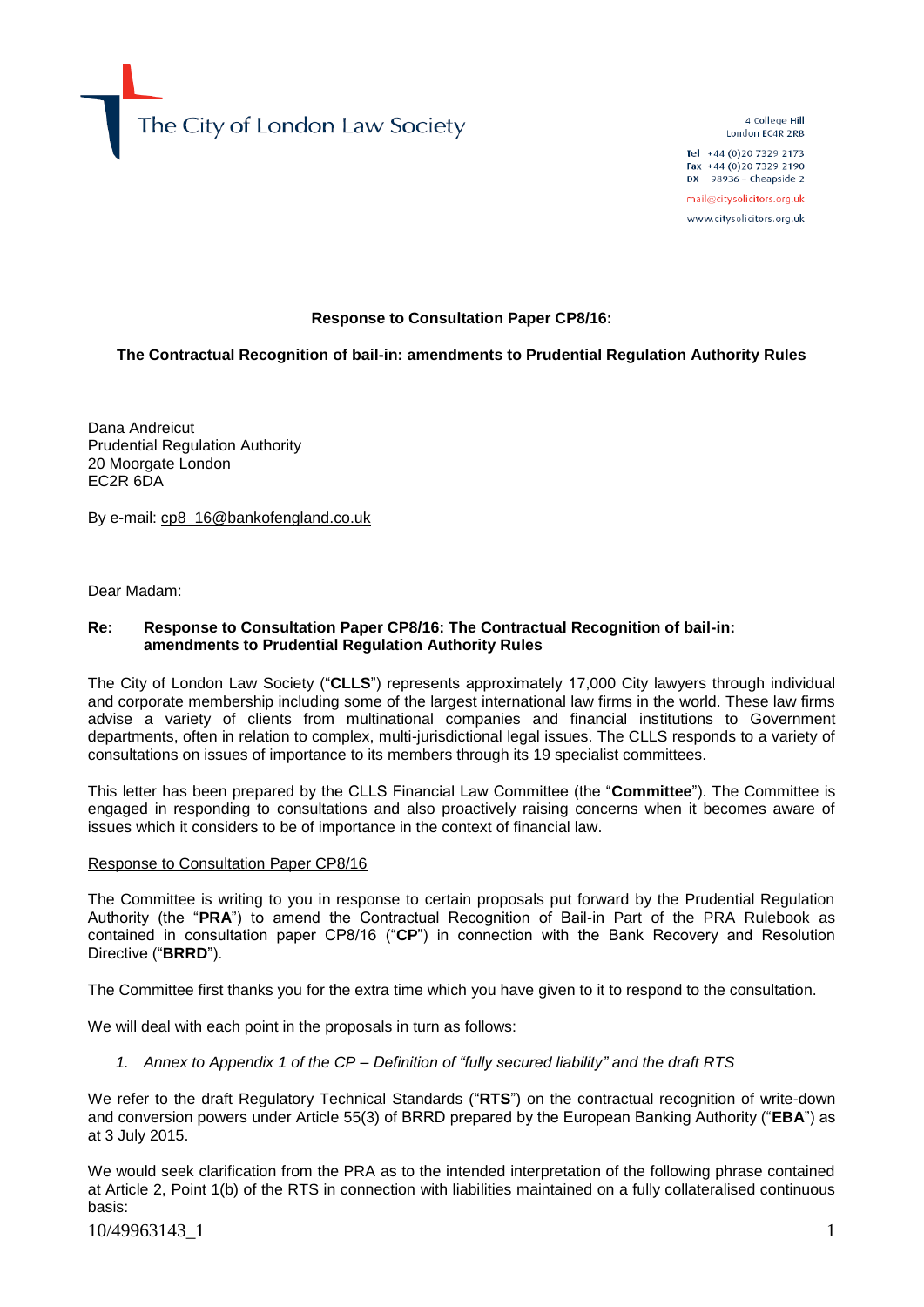"…*in compliance with regulatory requirements of Union law or of a third country law achieving effects that can be deemed equivalent to Union law."*

We note that words to a similar effect in relation to the collateralisation requirement are included in the definition of "*fully secured liability"* at the Annex to Appendix 1 of the CP, which we understand are in an effort to maintain consistency between the PRA rules and the final draft EBA RTS, as follows:

"…*in compliance with regulatory requirements of EU law or of the law of a third country achieving effects that can be deemed equivalent to Union law."*

It is our understanding that no European Union ("EU") law <sup>1</sup> exists embodying specific regulatory requirements, but rather regulatory requirements of the law of an individual member state of the EU. In any event, we would suggest that the question of whether a liability is fully collateralised on a continuous basis could be determined largely as a matter of contractual law and not by reference to regulatory requirements. We would therefore seek clarification as to the intention of this drafting as the current wording seems to create an ambiguity on this point and would otherwise suggest that the wording as set out above be deleted from each respective source.

We would seek further clarification from the PRA as to the intended interpretation of the following phrase contained at the Annex to Appendix 1 of the CP in connection with the definition of "*fully secured liability"*  being:

"..*governed by contractual terms that oblige the debtor to maintain the liability fully collateralised on a continuous basis"*

Clarification is sought in respect of the above phrase as to:

- a. Whether limited recourse debt would be considered to be *fully secured* for these purposes, which we would suggest is the case given that the liability can never exceed the value of the security;
- b. Furthermore, whether this phrase is intended to mean that a firm has an obligation to top up the security for the otherwise limited recourse debt to maintain the security being fully secured and whether the absence of such a term is intended to mean that the liability is not "*fully secured*";
- c. The meaning of the phrase "*fully collateralised on a continuous basis*" is unclear in the context of derivatives and repos. For example, liabilities under in-scope securities financing transactions which would be regarded by the relevant counterparties as "fully collateralised" would not be within scope of the exemption because there is no regulatory requirement to collateralise on a continuous basis. In addition, pending the introduction of US and EU margin rules, currently a New York law governed ISDA Master Agreement incorporating a New York law governed CSA would not be within the exemption. On the occasion of these rules coming into force, the requirement to include bail-in language in relation to these secured contracts will presumably fall away. It would be helpful if the contractual recognition rules and the margin rules were more closely aligned so that, for instance, significant resources are not devoted to obtaining Article 55 wording in contracts that will shortly become subject to the margin rules; and
- d. In relation to contracts that are not subject to the new EU or US margin rules, it would be helpful to obtain guidance as to the type of margining that would allow a contract to fall within this exclusion.

Furthermore, the position in relation to client cleared derivatives remains unclear. Although it appears that non-EU CCPs may not be required to agree to Article 55 wording on the basis of impracticability, it seems

1

<sup>&</sup>lt;sup>1</sup> Except that in relation to the collateralisation of OTC derivative transactions there is an EU regulation which has direct effect. Article 11.3 of Regulation (EU) No 648/2012 ("**EMIR**") ( [http://eur-lex.europa.eu/legal-content/EN/TXT/PDF/?uri=CELEX:32012R0648&from=EN\)](http://eur-lex.europa.eu/legal-content/EN/TXT/PDF/?uri=CELEX:32012R0648&from=EN) requires counterparties to have risk management procedures that require timely, accurate and appropriately segregated exchange of collateral. The Regulatory Technical Standards in relation to this rule are in final draft form and due to come into effect in or before September. There may be other aspects of EMIR that result in relevant EU regulatory requirements.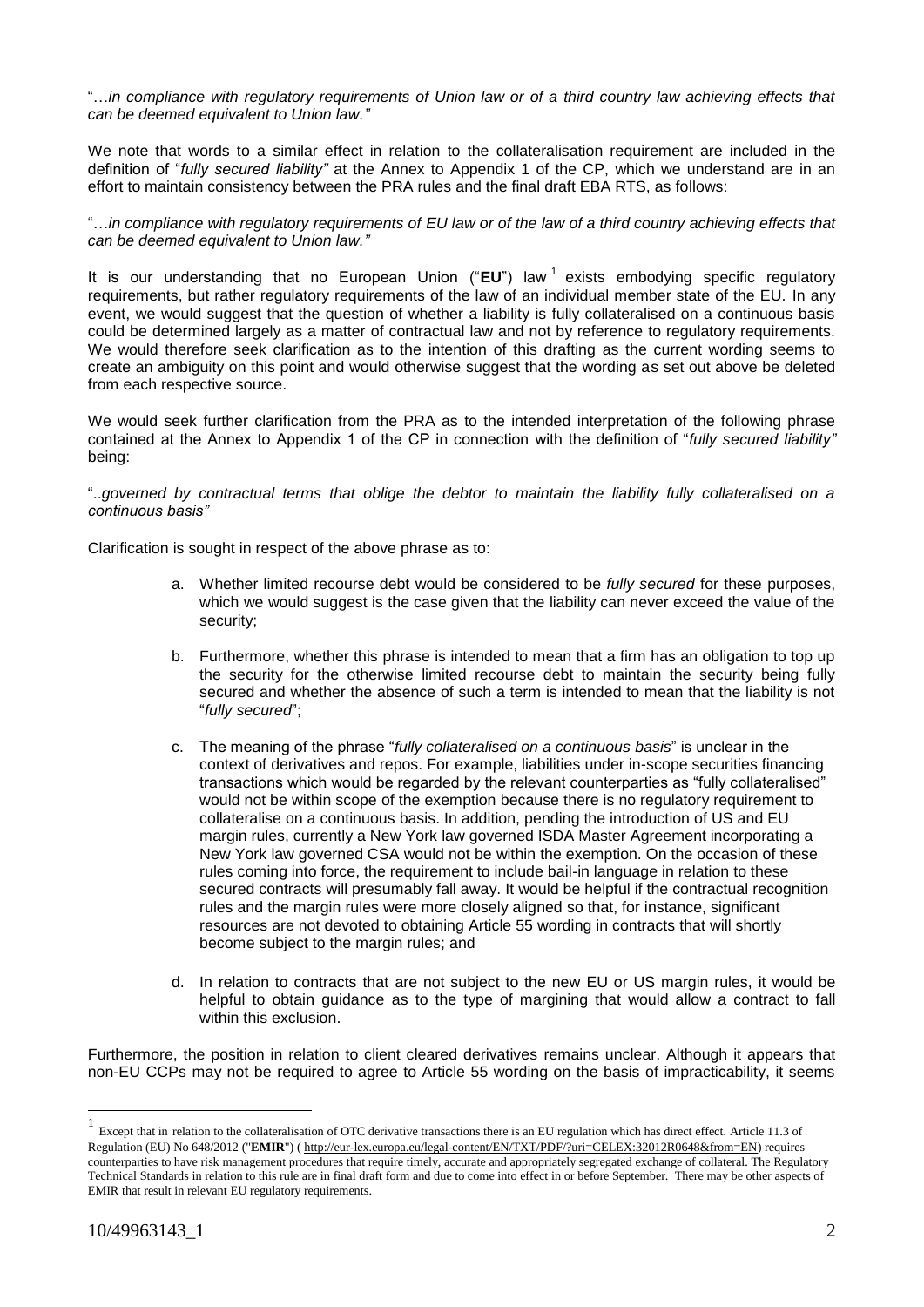that the contract between the client and the clearing member will require Article 55 wording even though typically the collateral arrangement between a client and clearing member reflects the collateral arrangements between the clearing member and the CCP. It is unclear what the policy basis is for distinguishing between the client and the CCP in this context and would ask for clarification from the PRA on this issue.

## 2. *Impracticability*

We agree with the comments contained in the CP and specifically at clause 2.2 of Appendix 2 of the CP, recognising that the scope of the current PRA rules on contractual recognition are broad and as such there may be circumstances in which firms find compliance with the requirements impracticable. We would seek further clarification on certain matters of impracticability and particularly in respect of fully secured liabilities and the issues to be faced by firms in complying with the bail-in requirements in respect of such liabilities.

We would seek clarification as to whether the following scenarios might invoke impracticability, and as such whether the PRA may consider expanding the list of impracticability scenarios contained at clause 2.2 of Appendix 2 to the CP (or otherwise excluding such scenario(s) from the Article 55 requirement of the BRRD):

- a. Trade finance agreements which are generally highly standardised, letters of credit and unilateral contracts. We would seek clarification as to whether bullet point 3 of clause 2 in Appendix 2 to the CP, namely *the creation of liabilities governed by international protocols which the BRRD firm has in practice no power to amend* might envisage and extend to such agreements;
- b. Potential liabilities in damages in respect of a breach of contract including but not limited to breach of fiduciary duties and breach of trust (as well as other circumstances) and consequential liabilities associated with such breaches (for example, interest and costs);
- c. Indemnities for losses suffered by others, on the basis that this would be consistent with the PRA's confirmation that it may be impracticable to include Article 55 wording where the only liability is contingent on breach of contract;
- d. Financial services products requiring bail-in wording;
- e. Non-contractual liabilities of all types (by their nature they are likely to be future and of unknown value and there is unlikely to be any document in which an acknowledgement could be included);
- f. Contingent payment obligations under financing documentation (for example, sharing obligations under syndicated loans) on the basis that these are unlikely to arise in the ordinary course;
- g. Liabilities to public bodies (for example, fines and taxes insofar as not otherwise excluded);
- h. Amendments to existing contracts which require majority bank consent where the firm is unable to obtain such consent to the inclusion of a Bail-in Recognition Clause (BIRC);
- i. A scenario in which a BRRD firm transfers into a facility agreement which does not contain Article 55 wording, on the basis that it will not be possible for the BRRD firm to negotiate the inclusion of Article 55 wording with the borrower and all the other lenders;
- j. Obligations to act as a payment conduit (for example, a facility agent under syndicated loans) on the basis that any attempted bail-in of such liabilities would have very limited impact on resolvability; and
- k. Low value contracts or liabilities, perhaps below a de minimis value. Such contracts will have little or no impact on resolvability and, thus, such an exclusion would be consistent with the PRA's aim to supervise and enforce in a "*proportionate, judgement-based and risk-based manner*".

A further point we would seek to raise on the issue of impracticability, having regard to clause 2.4 of Appendix 2 to the CP, is that the PRA should consider the definition of *liability* for the purposes of the PRA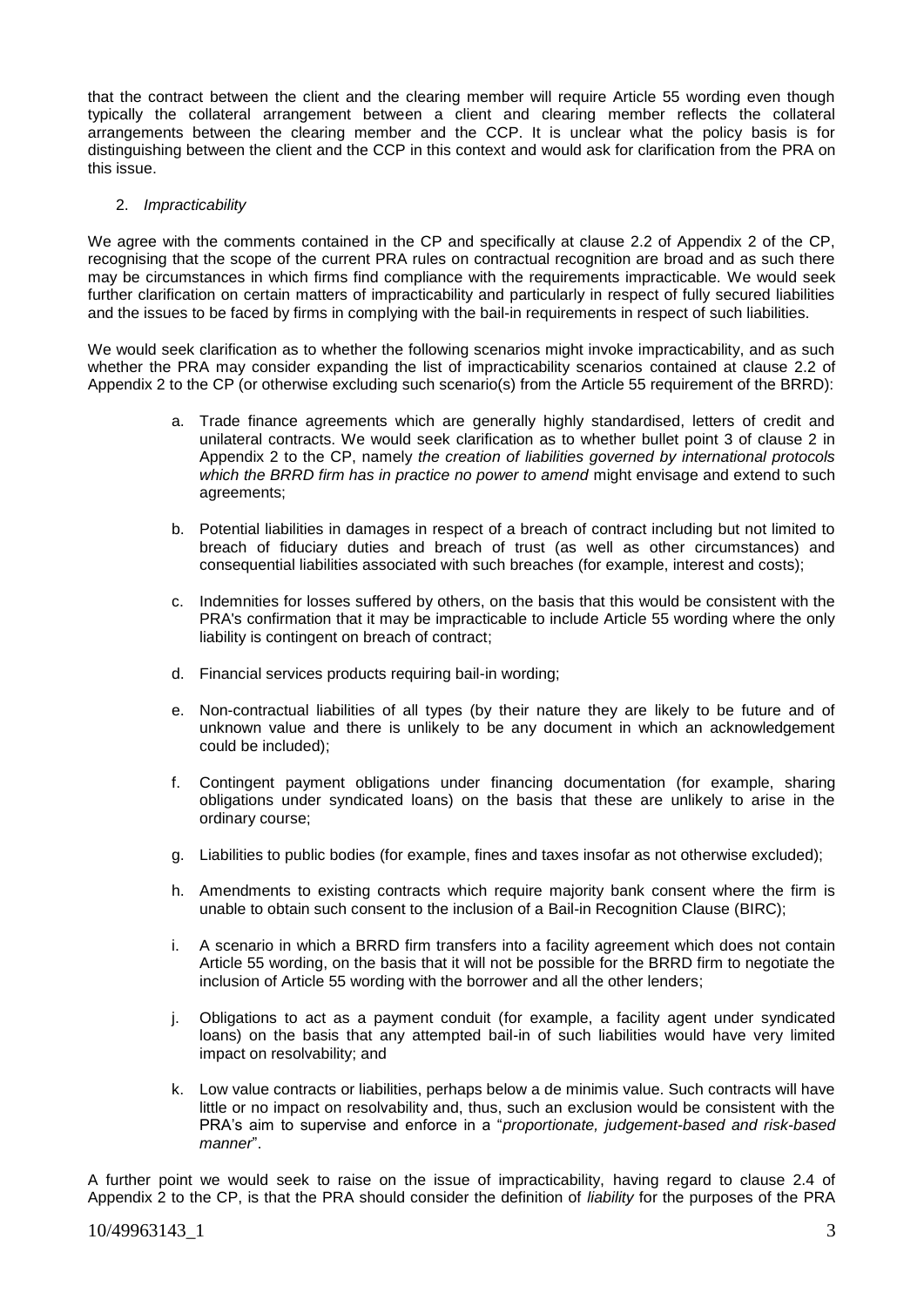Rulebook to ensure that it does not place UK banks at a competitive disadvantage *vis a vis* other EU banks. The reasoning behind this argument arises from an understanding that other European regulators are giving a narrower meaning to the term *liability* and as such UK banks may be held to a wider group of liabilities that could be subject to bail-in *vis a vis* their non-UK European competitors, resulting in UK banks having to consider including contractual recognition wording in a wider group of contracts. We would seek the PRA's comments on this point raised.

Broadly speaking, we would recommend that the term *liability* be redefined to relate to specific debt obligations of the type referred to by the Financial Stability Board ("**FSB**") or at the very least, be redefined to encapsulate liabilities which could reasonably be expected to be subject to bail-in procedures. Furthermore, Article 55 and the concept of Impracticability could be amended to align contractual recognition of bail-in with the scope proposed in the FSB Principles for Cross-border Effectiveness of Resolution Actions and the FSB Principles on Loss Absorbing and Recapitalisation Capacity of GSIBs in Resolution (TLAC) (Paragraph 13 of the TLAC Term Sheet). These principles, together, provide that contractual recognition of bail-in requirements should apply to relevant liabilities in order for them to be eligible for TLAC and any other "debt instruments". This would provide a much clearer scope of liabilities and significantly reduce the burden on firms while meeting the objective of ensuring resolvability.

As a final point we would suggest that the PRA and the Financial Conduct Authority collectively ensure consistency and uniformity in the approach that each body takes and wording to be adopted in relation to the inclusion of contractual recognition of bail-in language in applicable documents, for the benefit of the financial marketplace in the UK and its position internationally.

If you would prefer to discuss any of these comments, you may contact the Chair of the Committee, Dorothy Livingston, by telephone on 020 7466 2061 or by email at dorothy.livingston@hsf.com

Yours sincerely,

Dorothy Livingston CLLS Financial Law Committee

LEGAL\_EU # 16681644.3